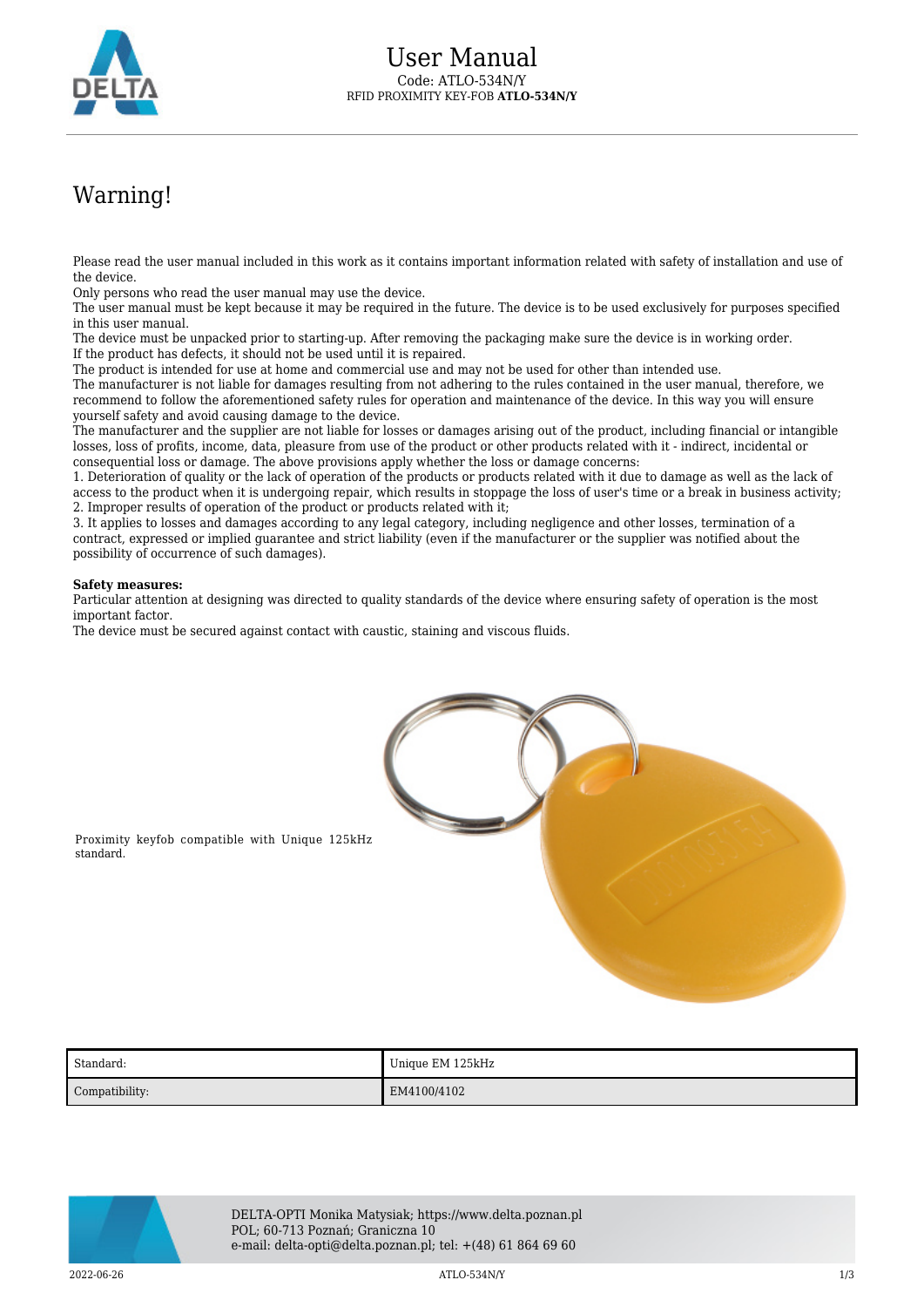

## User Manual Code: ATLO-534N/Y RFID PROXIMITY KEY-FOB **ATLO-534N/Y**

| Serial Number overprint:                           | ✓                                                   |
|----------------------------------------------------|-----------------------------------------------------|
| Possibility of programming the serial number (ID): |                                                     |
| Ability to write to internal memory:               |                                                     |
| Color:                                             | Yellow                                              |
| Main features:                                     | • The TK-4100 chip<br>• Serial Number Format: 8H10D |
| Weight:                                            | $0.005$ kg                                          |
| Dimensions:                                        | 37 x 30 x 8 mm                                      |
| Manufacturer / Brand:                              | <b>ATLO</b>                                         |
| Guarantee:                                         | 2 years                                             |